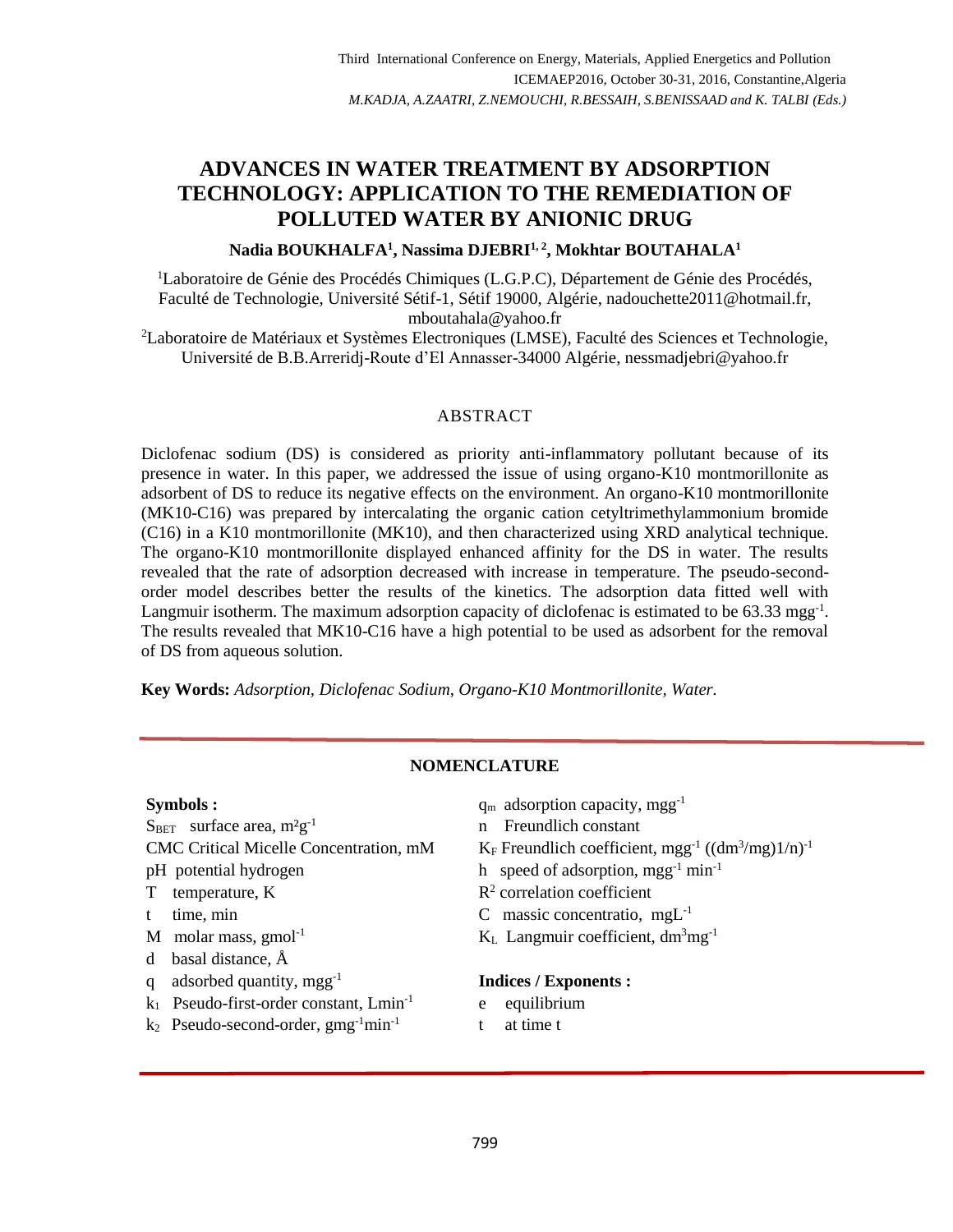# 1. INTRODUCTION

Drugs are deliberately designed to affect biochemical and physiological functions of biological systems in humans and livestock, their presence in environment means that they may elicit biochemical and physiological changes in soil and aquatic organisms. A recent survery en European river waters revealed that diclofenac ; an acidic pharmaceutical compound which belongs to the non-steroidal anti-inflammatory drugs (NSAIDs) family, is detected in 83% of collected samples [1]. Therefore, diclofenac is one of the top 10 compounds most commonly found in aquatic environments, due to its high level of consumption. It hase been detected in drinking water in many countries at  $\mu$ g-ng  $L^{-1}$  concentration levels [2]. Continued intake of diclofenac, even at low levels, by human shows several adverse biochemical effects (e.g., cytotoxicity to liver, kidney and gill cells as well the renal lesions) [3-7].

There is growing interest in the study and development of new adsorbents applicable to the remediation contaminated water. Water contamination by transport of pollutants from the adjacent environmental compartments would involve the application of treatments for decontamination that are usually complicated, lengthy, expensive, and often not feasible. The research of new adsorbents is a strategy to remediate the contamination of water produced by humain activities. In addition, application of environmentally friendly adsorbents into natural systems is particularly important to entail minimal environmental impact.

The aim of this work was to prepare and characterize an organo modified K10 montmorillonite, consisting of K10 montmorillonite intercalated with cetyltrimethylammonium bromide cations. Once synthesized, the most novel aspect of this work lied in the assessment of the removal of DS from water using the organo-K10 montmorillonite.

# 2. EXPERIMENTAL METHOD

# 2.1. Materials

K10 montmorillonite (MK10) ( $S_{BET}$ = 220-270 m<sup>2</sup>g<sup>-1</sup>), Cetyltrimethylammonium bromide (C16) (CMC= 0.92 mM) and diclofenac sodium (M=318.13 gmol<sup>-1</sup>) were supplied by Sigma-Aldrich. The other chemicals are used of analytical or equivalent grades.

# 2.2. Methodology

# 2.2.1. Preparation of organo-K10 montmorillonite

The organo-K10 montmorillonite is obtained by cation exchange by C16 in an acidic medium according to Tiwari et al. [8].

# 2.2.2. Characterizations

X-ray diffraction (XRD) data is recorded using an X-ray diffraction machine (Bruker Advanced Xray). The Cu K $\alpha$  radiations having wavelength 1.5418 Å is used for X-ray diffraction analysis.

# 2.2.3. Batch reactor experiments

A stock solution of diclofenac sodium  $1 \text{ g}L^{-1}$  is prepared; dissolving diclofenac sodium into distilled water. The solubility is enhanced with the sonication of solution mixture for 24h. Further, the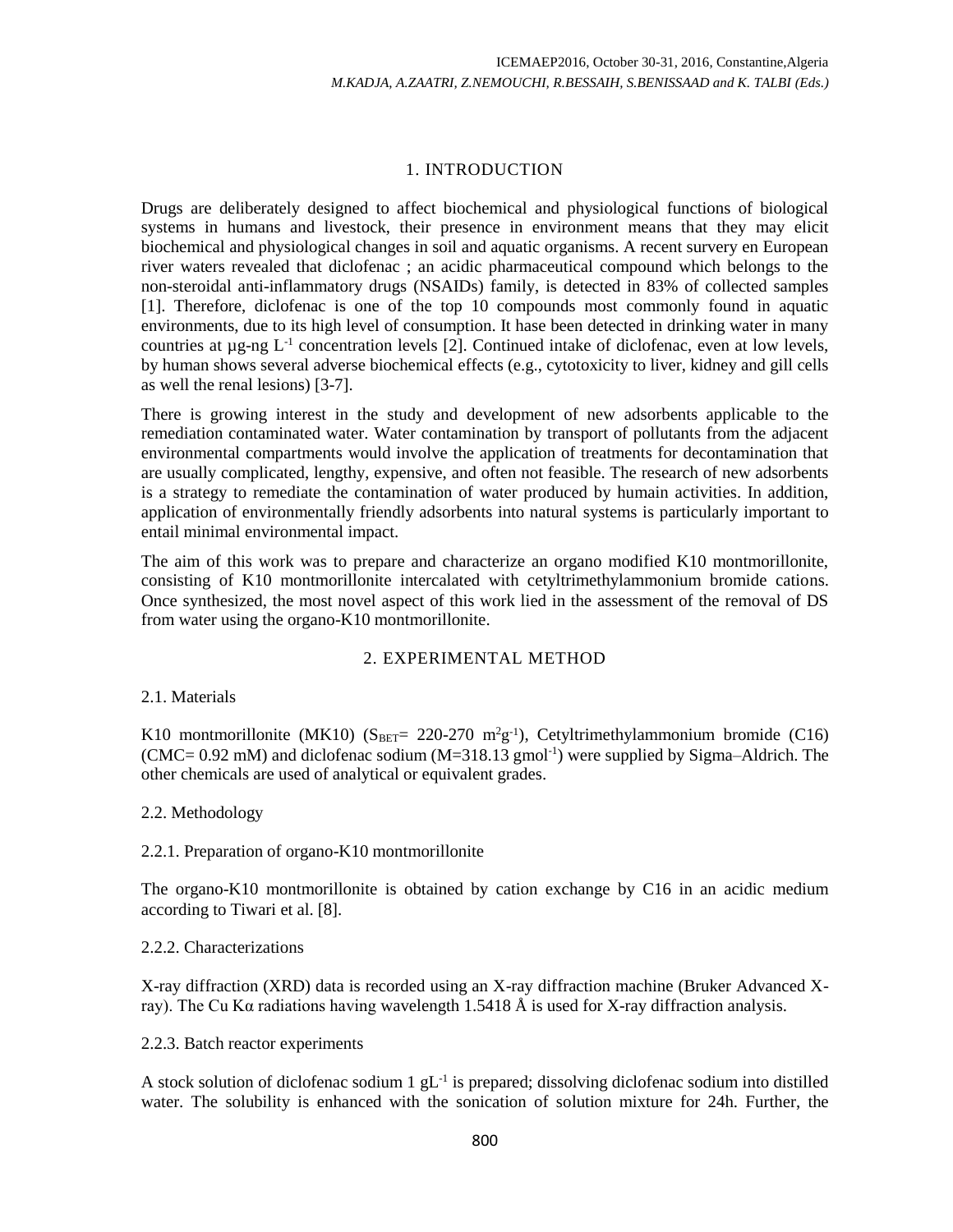required diclofenac concentration (from 10 to 500 mgL $^{-1}$ ) is obtained by successive dilution of stock solutions. The pH is adjusted using HCl/NaOH solutions. 50 mg of solid sample is introduced with these solutions. The bottles are kept in an automatic incubator shaker for 2 h at 295 K. These bottles are then taken out from the shaker, centrifuged and filtred with filter paper. The filtrates are then subjected to its bulk diclofenac concentration using UV-Visible spectrophotometer (Model: UV PharmaSpec-1700 UV-Visible spectrophotometer Shimadzu). The absorbance is recorded at 276 nm. The calibration curve is obtained using previously prepared standard diclofenac solutions having concentrations from 2 to 20 mgL<sup>-1</sup>. Time dependence sorption of diclofenac by these materials is obtained at different time intervals from 5 to 120 min. The diclofenac concentration (from 5 to 100 mgL<sup>-1</sup>) with solid dose 1 gL<sup>-1</sup> is taken as constant and the sorption experiments are conducted at constant pH  $\approx$  7.0 and temperature 295 K. Results are presented as adsorption capacity  $(mgg^{-1})$  as a function of time (min).

#### 3. RESULTS

#### 3.1. Characterization of materials

The X-ray pattern of MK10 (Fig.1) exhibited a typical reflection of montmorillonite that resulted in a basal distance (d001) at 10.26 Å. Further, the over visible diffraction peaks are, perhaps, due to the presence of some impurity. The X-ray pattern of MK10-C16 (Fig.1.b) is almost identical to its virgin MK10 (Fig.1.a) having with slight change in d-values and intensities of peaks.



FIGURE 1. XRD pattern of (a) MK10 and (b) MK10-C16

#### 3.2. Batch reactor operations

#### 3.2.1. Effect of contact time on DS adsorption

The kinetic data is further utilised in the kinetic modelling to estimate the rate constants along with the removal capacity of these solids. Pseudo-first-order (PFO) expressed by (Eq. 1) [9] and pseudosecond-order (PSO) expressed by (Eq. 2) [10] kinetic models are used.

$$
Ln(q_e - q_t) = ln q_e - k_l t \tag{1}
$$

$$
\frac{t}{q_t} = \frac{1}{q_e^2 k_2} + \frac{1}{q_e} t \tag{2}
$$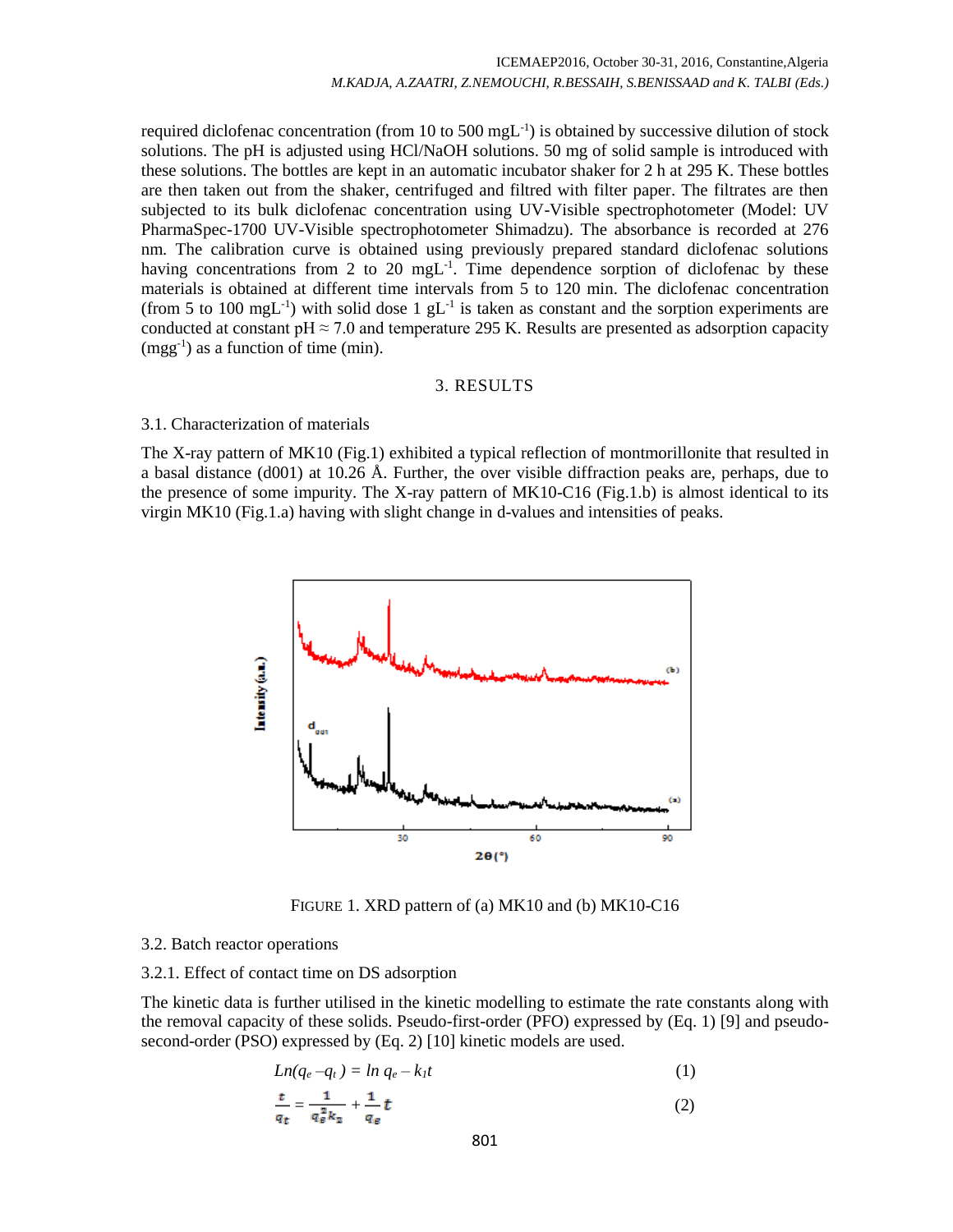Where  $q_t$  and  $q_e$  are the amount of diclofenac removed at time't' and removal capacity at equilibrium, respectively.  $k_1$  and  $k_2$  are the pseudo-first and pseudo-second-order rate constants, respectively. The estimated values of  $q_e$ ,  $k_1$  and  $k_2$  are tabulated in Table 1. Results are best fitted to the PSO model comparing to the PFO model. For the kinetic model of the PSO, it can be noticed that the adsorption capacity  $q_m$  and the speed of adsorption h increases with the increase of DS initial concentration from 5 to 100 mgL<sup>-1</sup>. Furthermore, we note the decrease in  $k_2$  values; adsorption takes place in two stages: the first is fast, then the second is slow [11]. The values of the correlation coefficients are 0.99, superior to those obtained upon application of the first-order kinetic model.

|     | Pseudo-first-order |                |        |                | Pseudo-second-order |                |       |                |
|-----|--------------------|----------------|--------|----------------|---------------------|----------------|-------|----------------|
|     | $q_e$              | K <sub>1</sub> |        | $\mathsf{R}^2$ | qе                  | K <sub>2</sub> |       | $\mathbb{R}^2$ |
|     | 3.79               | 0.0408         | 0.154  |                | 5.55                | 0.013          | 0.400 | 0.97           |
| 10  | 2.69               | $1.68.10^{-4}$ | 0.0004 |                | 7.69                | 0.076          | 4.494 | 0.99           |
| 20  | 1.017              | 0.0061         | 0.006  | < 0.9          | 16.66               | 0.081          | 22.48 | 0.99           |
| 50  | 5.10               | 0.0161         | 0.082  |                | 34.48               | 0.027          | 32.09 | 0.99           |
| 100 | 10.59              | 0.258          | 2.732  |                | 58.82               | 0.023          | 79.57 | 0.99           |

TABLE 1. KINETIC PARAMETERS ESTIMATED USING PFO AND PSO MODEL FOR THE REMOVAL DICLOFENAC BY MK10-C16 SOLID

#### 3.2.2. Adsorption isotherm

Several models have been used in the adsorption studies to describe the experimental data adsorption isotherms. Langmuir and Freundlich isotherms are the most frequently used models. Both models were investigated in this work.

Using a method of linear regression, the adsorption data has been fitted to Langmuir [12] adsorption model to describe the adsorption processes between solid-liquid interface :

$$
\frac{c_{\varepsilon}}{q_{\varepsilon}} = \frac{1}{q_m K_L} + \frac{c_{\varepsilon}}{q_m} \tag{3}
$$
\n
$$
q_{\varepsilon} = (C_0 - C_{\varepsilon}). \frac{V}{m} \tag{4}
$$

Where 
$$
q_e
$$
 is amount of dichdenac sodium adsorbed/ weight of adsorbent,  $K_L$  and  $q_m$  are the Langmuir coefficients.

The Freundlich isotherm is a special case for heterogeneous surface energy in which energy in the Langmuir equation varies as a function of surface coverage strictly due to variation of adsorption [13]. The Freundlich adsorption isotherm can be expressed [14] as :

$$
\log q_e = \log K_F + \frac{1}{n} \log C_e \tag{5}
$$

Where the intercept log  $K_F$  is a measure of adsorbent capacity and the slope 1/n is the adsorption intensity. The equilibrium adsorbate concentrations are important parameters which can affect the adsorption process considerably. The values monolayer capacity of adsorbent  $q_m$ , Freundlich constant  $K_F$ ,  $1/n$  and  $R^2$  are listed in Table 2. The value of the constant  $1/n$  is calculated to be 0.349. Since the value of 1/n is less than 1, it indicates a favorable adsorption [15,16].

Both Freundlich and Langmuir model fit the experimental data well, but Langmuir isotherm was better according to error functions. The Langmuir monolayer adsorption capacity was 63.33 mgg<sup>-1</sup>, which is very promising compared with other adsorbents for DS adsorption.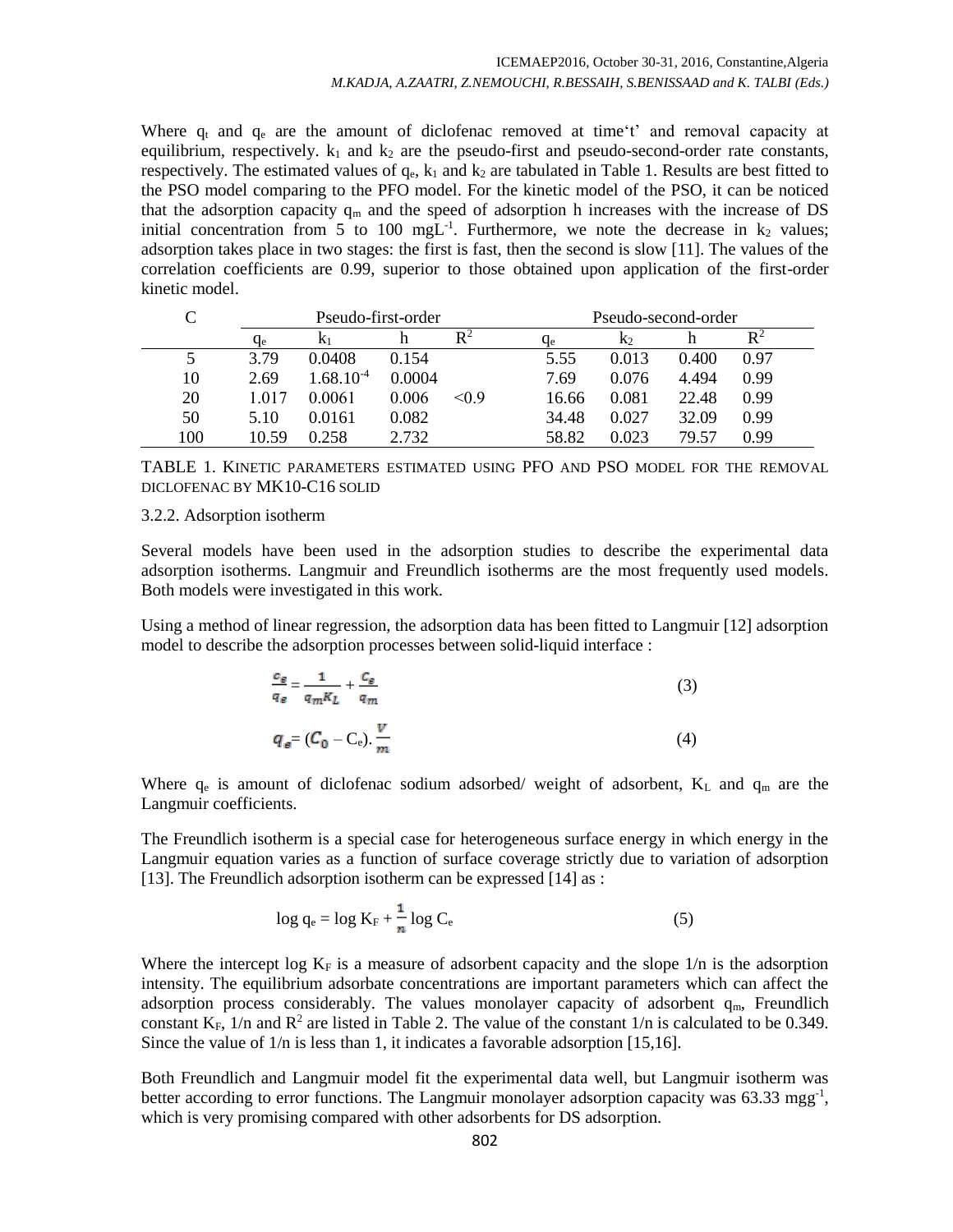

FIGURE 2. Adsorption isotherm of DS onto MK10-C16

| Model      | Parameters        | MK10-C16 |
|------------|-------------------|----------|
|            |                   | 63.33    |
| Langmuir   | $\frac{q_m}{R^2}$ | 0.973    |
|            | 1/n               | 0.349    |
| Freundlich | $K_{F}$           | 2.77     |
|            | $R^2$             | 0.711    |

TABLE 2. Langmuir and Freundlich isotherm model constants and correlation coefficients for adsorption of DS on prepared samples

#### 4. CONCLUSIONS

The uptake of diclofenac by MK10-C16 is extreamly efficient as within 2 min of contact. An apparent equilibrium is achieved by MK10-C16 whereas within 5 min of contact. The obtained results indicated that the pseudo-second-order model fits the experimental data suitably well. The batch data implies that a very high uptake of diclofenac by MK10-C16 is very affected with increase in DS concentration. Langmuir adsorption isotherm model showed the best fit with the experimental adsorption data. The Langmuir monolayer adsorption capacity was 63.33 mg/g. MK10-C16 is found to be useful in the effective and efficient removal of diclofenac from aqueous solutions.

#### REFERENCES

- [1] R. Loos, B.M. Gawlik, G. Locoro, E. Rimaviciute, S. Contini and G. Bidoglio, EU-wide survey of polar organic persistent pollutants in European river waters, *Environmental Pollution*, 157, 561-568, 2009.
- [2] T.A. Terns, Occurrence of drugs in German sewage treatment plants and rivers, *Water Research*, 32, 3245-3260, 1998.